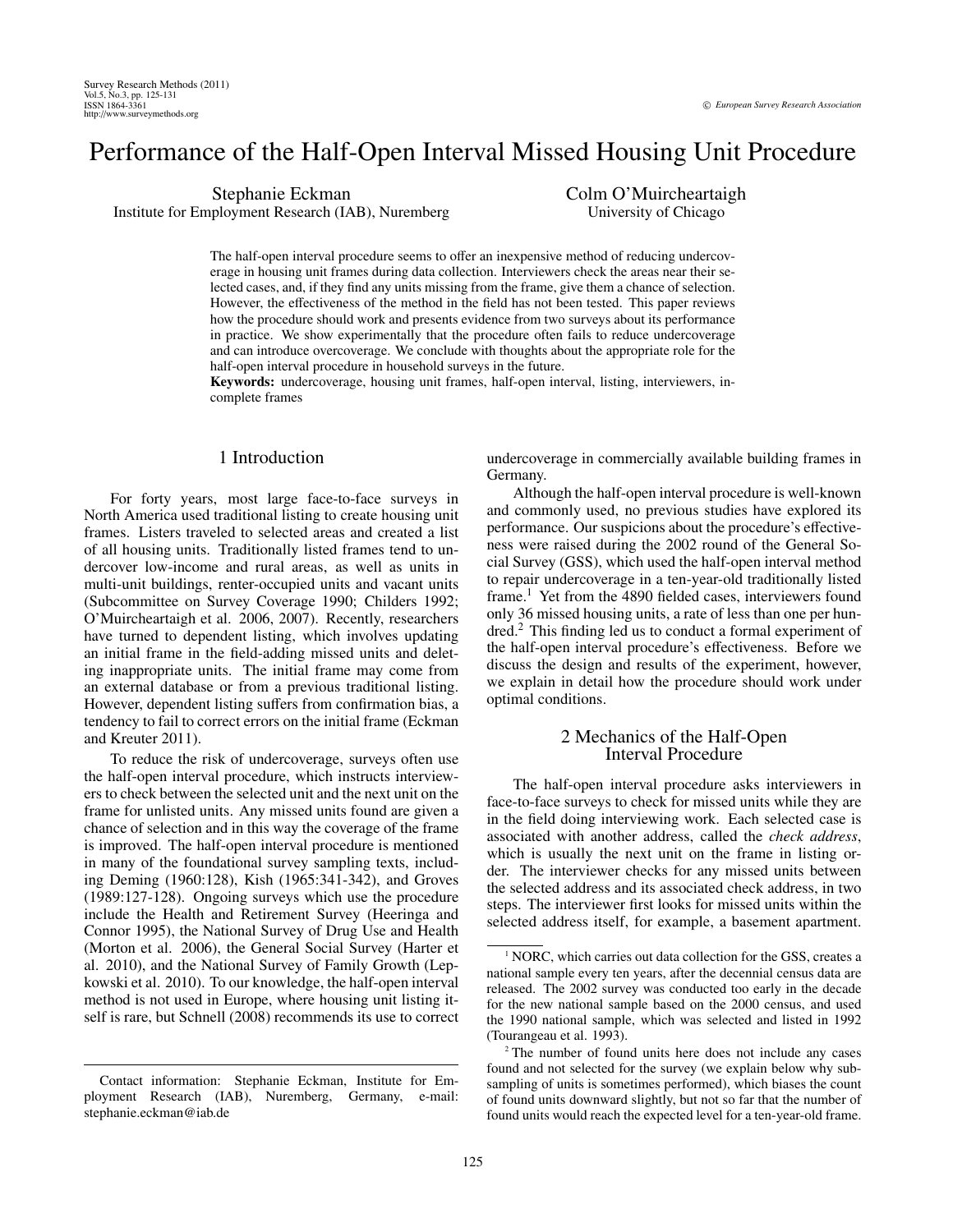

*Figure 1.* Example Street, Showing Listed Units and Missed Units

She then checks for units in the interval from the selected listing the units over their right unit and up to, but not including, the check address.<sup>3</sup>

shows the listed frame for this street segment, which contains Table 1 and Figure 1 present a simple case. Table 1 three housing units, the first of which has been selected for the survey. In truth, the street segment contains five units, as shown in Figure 1. The selected unit, 401 51*st* Street, is indicated by a star, and the next unit on the frame, 405 51*st* Street, is indicated by a square. The half open interval, shown in the figure, includes all missed units at 401 51*st* Street, as well as all units between this address and 405 51*st* Street. In this figure, the interval does contain a missed unit, indicated by a circle: 403 51*st* Street. The interviewer should notice and record this missed unit.

#### *Table 1:* Example Frame

| Order | Housing Unit Address    | Selected?      |
|-------|-------------------------|----------------|
|       | 401 51 <sup>st</sup> St | Yes            |
|       | $405.51^{st}$ St        | N <sub>0</sub> |
|       | 409.51 $st$ St          | No             |

There is another missed unit in Figure 1, between addresses 405 and 409. This unit will not be found by the interviewer, because it does not lie in the half-open interval associated with her selected case. However, the unit does have a chance to be covered: it would be picked up via the half-open interval procedure if unit 405 were selected. In this way, both missed units are covered when the procedure is used.

The procedure can also handle more complicated situations such as multi-unit buildings and demolished units. If the selected unit is apartment 4 and the next unit on the frame is unit 5, the interviewer should check within unit 4 and between units 4 and 5 for any additional units. If the last unit in a multi-unit building is selected, she should check within that unit and between the unit and the first unit of the next building. If the check address has been torn down, its lot should still serve as the end point of the interval. If the selected unit itself was demolished, it will be marked as not eligible for the survey, but the half-open interval procedure should still be performed.

The creation of the half-open intervals themselves follows listing order: listers travel around each block clockwise, listing the units over their right shoulders (Kish 1965:334; Survey Research Center 1969; Survey Research Center 1976). When a unit near a corner is selected, the check address will be around the corner in the clockwise direction. If the selected unit is the last unit listed on the block, the interval runs from that unit around to the first unit on the block. If there is only one address on a block, that unit must serve as its own check address, and the interviewer should check the entire block for missed units. Half-open intervals never cross block boundaries.

Of course, providing full coverage for the missed units requires not simply identifying them, but also giving them a chance of selection. When only one or a few missed units are found in an interval, all are brought into the sample, which gives the missed units the same probability of selection as the selected case with they are associated (Kish 1965:340). If the initial sample of housing units is equal probability, the units found by the procedure have this same probability of selection.

When many units are found in a given interval (for example, an entire multi-unit building), it is not practical to select them all, and the missed units are subsampled. The National Survey of Family Growth (NSFG) subsamples whenever more than two units are found in an interval (Lepkowski et al. 2010). Kish (1965:340) suggests subsampling when more than five are found. Subsampling disrupts the carefully designed housing unit selection probabilities, but has practical benefits and still provides full coverage.

The half-open interval procedure cannot handle all situations, however. Blocks with no units on the frame will never be checked for missed units, due to the block-centric nature of the procedure. Housing units that do not fall clearly in the interval associated with any one case, such as those on a new street which subdivides a block, may also not be found, even if the procedure is implemented without error. Nevertheless, if missed units such as those shown in Figure 1 are brought into the frame, but those on previously empty blocks and on new streets are not, then the procedure should repair some undercoverage. Unfortunately, our experimental evi-

<sup>&</sup>lt;sup>3</sup> Some surveys, such as the National Health Interview Study, perform only the first step, the within-unit check (United States Census Bureau 2009).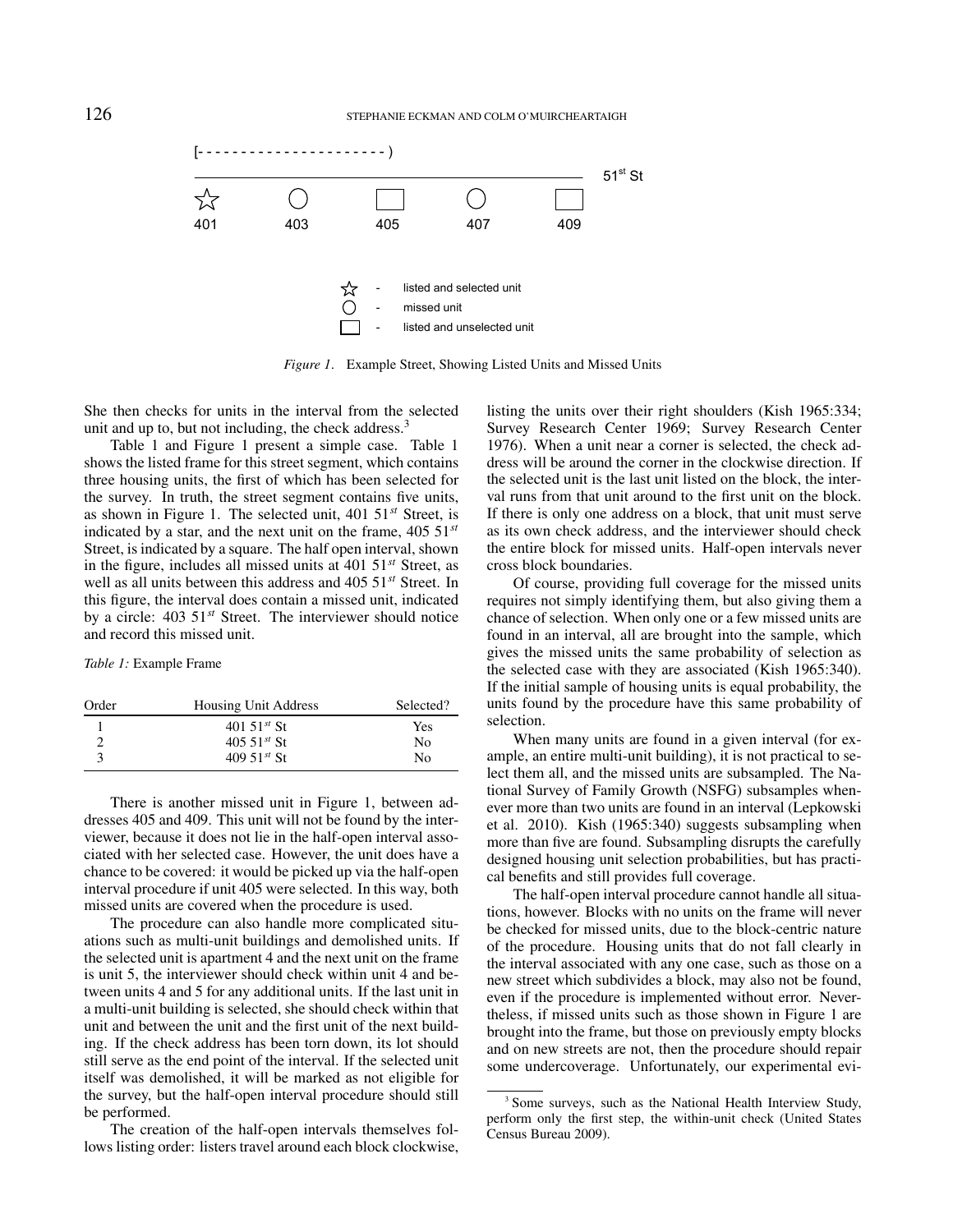dence suggests the procedure is not implemented correctly by interviewers.

3 Design of the Experiment

To formally investigate the performance of the half-open interval procedure, we conducted an experiment in conjunction with an ongoing face-to-face study at the National Opinion Research Center (NORC). We seeded missed units in the half-open intervals and observed whether the interviewers found and recorded them. We carried out this experiment in the context of the Making Connections survey, which NORC conducts for the Annie E. Casey Foundation. The foundation awarded grants to community organizations to improve the lives of families and children in disadvantaged urban neighborhoods in the U.S. NORC has conducted several face-toface and telephone surveys in each community to evaluate the impact of the grants on the lives of residents in the neighborhoods.

The experiment was conducted in the first wave faceto-face survey in targeted neighborhoods of Seattle, Washington; Providence, Rhode Island; and Oakland, California. The housing unit frame for these surveys was derived from the Delivery Sequence File (DSF) maintained by the United States Postal Service and available through third-party vendors. The lists we used in this study came from ALC. We purchased all addresses in the ZIP codes that covered the survey areas and used MapMarker GIS software to assign them to blocks. Those that fell inside the intervention neighborhoods became the surveys' frames. (For more on the assignment of addresses to Census geographies via GIS software, see Zandbergen 2008; Eckman and English 2011).  $\Delta$  1818 cases were field for the Making Connections survey. Data collections survey. Data collection in  $\Delta$  collection in  $\Delta$  collections survey. Data collection in  $\Delta$  collections survey.

In each site, we selected a sample of blocks for additional frame construction work.<sup>4</sup> Experienced listers used dependent listing to update the DSF-derived frame, adding units that were missing and removing those that did not exist or were outside of the segment. This process resulted in a housing unit frame within these blocks that was in listing order.<sup>5</sup>

From this dependent listed frame, 918 housing units were selected for the Making Connections survey. From these, we selected 140 cases into the missed unit experiment. The cases selected for the experiment were of two types. First, all selected housing units that immediately preceded those housing units which were added during the dependent listing were selected for the experiment. For example, say 611 Elm St was on the initial address database, but 613 was not and was added by the lister during dependent listing. Then 611 Elm St (if it was selected for the Making Connections survey) was selected into the experiment. The reason for selecting all of these cases was to see if the housing units that were added to the frame by the dependent lister (such as 613 Elm St) could also be picked up with the halfopen interval procedure. There were 21 such Type 1 cases selected for our experimental manipulation across the three sites. The second type of unit selected for the experiment came from the other cases sampled for the survey: 119 were selected into the experiment using systematic sampling on a *Table 2:* Sample Sizes in Survey and Experiment, by Site

|                  |                    | Survey            | Experimental |            |            |
|------------------|--------------------|-------------------|--------------|------------|------------|
|                  | <b>Site</b>        | Sample Size       | Sample Size  | Type $1^a$ | Type $2^b$ |
| f-open<br>njunc- | Seattle<br>Oakland | 456<br><b>200</b> | 53<br>42     |            | 38<br>39   |
| Opin-            | Providence         | 262               | 45           |            | 42         |
| in the           | Total              | 918               | 140          |            | 119        |

is the selection of the selected addresses missing from the database and added by lister **b** True check addresses infishing from the database and added by fister **heat**  $\frac{b}{n}$  True check addresses already on the address database

 $t_{\rm TDR}$  and  $\tau_{\rm TCR}$  and  $t_{\rm TCR}$  and  $t_{\rm TCR}$  and  $t_{\rm TCR}$  and  $t_{\rm TCR}$ 



y ven-<br>Next Address Suppressed to Create a Missed Housing Unit (Sym- $\delta$ e pur-bols follow Figure 1) *Figure 2*. Illustration of Half-Open Interval Experiment: True

hoods geographic sort order within site. Table 2 gives the number nment of cases of each type selected in each site.

For each of the 140 cases in the experiment, we manipulated the check address to introduce a missed unit. Rather than giving the interviewers the true check address, we gave  $s$  used them the one after that in listing order. If the original depenadding dent listing was correct, this manipulation should introduce a 5 lie between the selected address and the false next address. missed unit. Each true next address should have been found by the interviewers as a missed housing unit, as it should See Figure 2 for an illustration of the suppression of the true next address. Check addresses were assigned to the 778 nonexperiment cases in the usual way.

> All 918 cases were fielded for the Making Connections survey. Data collection in each site was via paper and pencil face-to-face interviews in May and June of 2003 (Seattle) and August to December 2003 (Providence and Oakland).

> The interviewers for the study were recruited using usual NORC methods, which at that time included advertisements in newspapers and flyers in the targeted neighborhoods. The local organization which received the grant from the Annie E.

<sup>4</sup> The number of blocks selected for dependent listing in each site was related to the availability of field staff.

<sup>&</sup>lt;sup>5</sup> In the blocks not selected for dependent listing, the geocoded address database without field updating served as the housing unit frame, after some additional work to deduplicate the two frames. These un-updated blocks were part of the Making Connections survey but not part of the experiment we describe in this paper. We will not discuss these blocks or the cases selected from them further.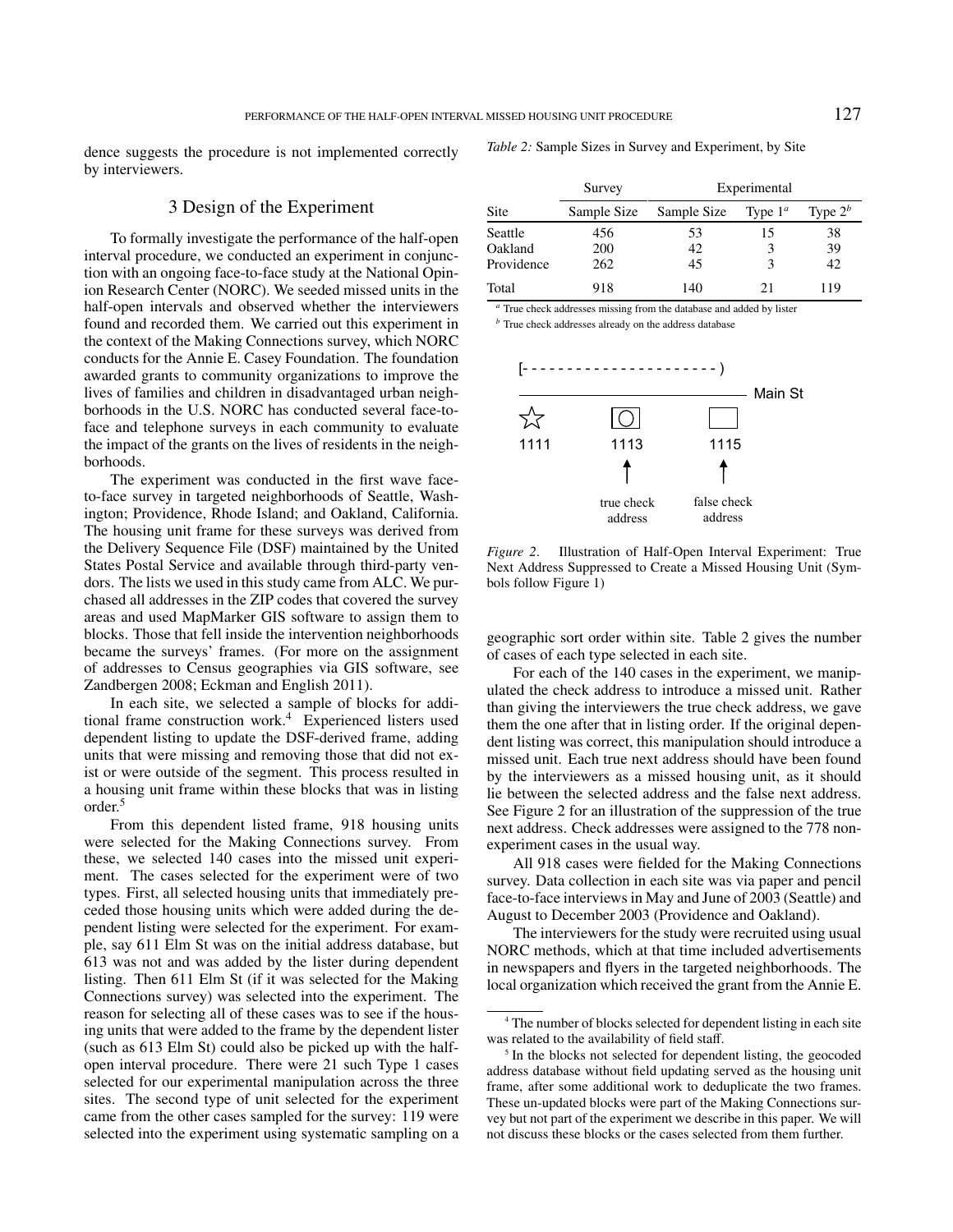|            |       | Exper. Cases   | Type $1^a$ |          |       | Type $2^b$   |  |
|------------|-------|----------------|------------|----------|-------|--------------|--|
| Site       | Count | Found          | Count      | Found    | Count | Found        |  |
| Seattle    | 53    | $6(11.3\%)$    | 15         | $0(0\%)$ | 38    | $6(15.8\%)$  |  |
| Oakland    | 42    | $6(14.3\%)$    | 3          | $0(0\%)$ | 39    | $6(15.4\%)$  |  |
| Providence | 45    | $(6.7\%)$<br>3 | 3          | $0(0\%)$ | 42    | 3 $(7.1\%)$  |  |
| Total      | 140   | $15(10.7\%)$   | 21         | $0(0\%)$ | 119   | $15(12.6\%)$ |  |

*Table 3:* Suppressed Units Found by Half-Open Interval Procedure, by Site

*<sup>a</sup>* True check addresses missing from the database and added by lister

*<sup>b</sup>* True check addresses already on the address database

Casey Foundation was also involved in the recruitment of interviewers. All applicants were subjected to standard NORC interviewer screening procedures. While we did not collect data on the interviewers, it is likely that most of them did not have previous interviewing experience, given the need for many interviewers in small neighborhoods.

Interviewers were trained in-person in all aspects of the survey protocol over three days by experienced NORC field supervisors and central office staff, most of whom did not know about the experiment. The training contained one 30 minute module on checking for missed housing units in the half-open interval.<sup>6</sup> The interviewers were told that the cases they found in the intervals would be sampled and some would be returned as additional cases to work. They were not informed about the experiment or the manipulation of the check address.

Usual NORC protocol calls for interviewers to immediately add housing units that they find inside the half-open interval to their assignment (unless more than three are found, in which case three are selected in consultation with the central office). In this study, however, interviewers simply informed their supervisors, via paper forms, when they found missed units in the half-open intervals. This change in procedure was necessary to guarantee that the units we had suppressed, the true check addresses, were not selected by the interviewers and brought into the sample, which would have given them two chances of selection.

# 4 Results of the Experiment

Of the 140 cases selected for the experiment, interviewers found missed units associated with only 15 (10.7%) of them, as shown in Table 3. Interviewers found the highest percentage of suppressed units in Oakland (14%) and the smallest in Providence (7%). In none of the sites did the interviewers find missed units associated with any of the Type 1 experimental cases, despite the fact that a lister using dependent listing had found and added those same units just a few weeks previously.

To ensure that nothing had gone wrong with the experiment, we performed a manipulation check in the Seattle site. One interviewer returned to each of the 47 experimental cases where no missed unit was reported to check whether the selected address, the true next address and the false next address all existed and were in the expected order: that is, whether the truth on the ground looked like Figure 2, as

intended. This check was performed immediately after the close of data collection.

*Table 4:* Results of Manipulation Check on Experimental Cases Where Suppressed Unit Not Found, Seattle Only

| Result of Check                     | Count | Percent |
|-------------------------------------|-------|---------|
| All housing units in order          | 37    | 78.7%   |
| Additional missed units in interval | 4     | $8.5\%$ |
| False check address not found       | 6     | 12.8%   |
| Total                               | 47    |         |

The results of the manipulation check are in Table 4. In the majority of the cases in which the interviewer did not report a missed housing unit, the units were in the expected order, and the true next address should have been reported as a missed unit. In four cases, there were additional missed units in the interval, in addition to the true check address, that the interviewers should have reported. In six cases, the false check address could not be located.

To better understand why some suppressed units were found and others were not, we can look at the available characteristics of the selected cases at the closed end of the halfopen interval.<sup>7</sup> Although the sample sizes are very small, interviewers were more likely to successfully conduct the halfopen interval procedure when the selected case with which the interval is associated was itself an eligible housing unit and when it completed the interview. There are no meaningful differences in the share of the found and unfound cases that are in multi-unit buildings (data not shown).

The experimental design required that interviewers report the units they found to a supervisor, who passed the data on to the central office. To hide the experiment from the interviewers and supervisors, they followed this procedure for all cases selected for the survey, whether part of the experiment or not. Because of this process, we were also notified of units

<sup>6</sup> Thirty minutes of training on the half-open interval procedure is standard for NORC surveys. The National Survey of Family Growth also provides 30 minutes of training on this topic to new interviewers and follows up soon afterwards with refresher training by phone (personal communication with Nicole Kirgis, Survey Research Center).

 $7$  Unfortunately, we do not have data about the suppressed units, the true check addresses, themselves.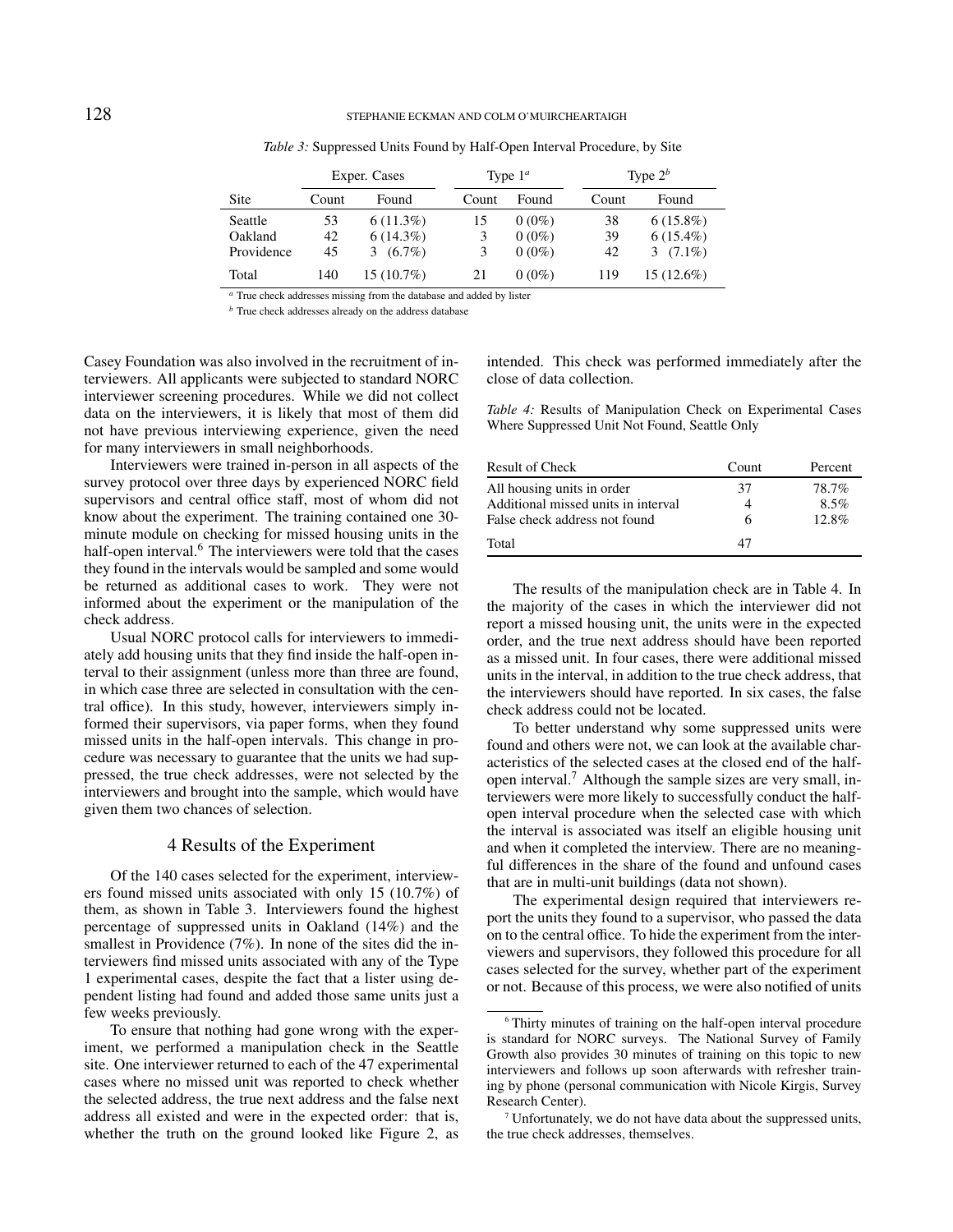|            | Non-Experimental |             | Duplicates with Frame |                  |  |
|------------|------------------|-------------|-----------------------|------------------|--|
| Site       | Cases            | Units Found | Count                 | Percent of Found |  |
| Seattle    | 403              | y,          |                       | 55.6%            |  |
| Oakland    | 158              | 15          | 10                    | 66.7%            |  |
| Providence | 217              | 31          | 30                    | 96.8%            |  |
| Total      | 778              | 55          | 45                    | 81.8%            |  |

*Table 5:* Missing Units Found by Half-Open Interval Procedures Outside of Experiment, by Site

found by interviewers in the half-open intervals associated with the cases which were not selected into the experiment. We deduplicated all of the missed units reported by the interviewers against the frames to make sure no units which had already had a chance of selection were reported as missed. This step is usually not possible when interviewers select the missed units in the field, without central office involvement. We are not aware of any previous studies that have performed this deduplication check.

Table 5 presents the results of this check. Overall, interviewers found 55 missed units associated with the 778 cases not selected into the experiment. However, 81.8% of the units that the interviewers reported as missed were already on the housing unit frame.<sup>8</sup> Had the interviewers selected these units, they would have introduced overcoverage.<sup>9</sup>

# 5 Discussion and Conclusion

This experiment resulted in two main findings. The first is that interviewers do not find missed housing units with the half-open interval procedure that they should find (Table 3). The second is that when they do report missed units, they are often making errors of overcoverage (Table 5).

The interviewers' low rate of success in finding the planted missed units suggests that they simply fail to conduct the half-open interval procedure. However, the evidence that they do find units which were not missed does not fit this interpretation. One explanation that can account for both findings is that interviewers strategically report missed units when it is in their interest. Reporting missed housing units leads to a larger workload for interviewers, and may increase their pay, especially if they are paid by the hour. However, finding these units also adds to their response rate targets, and may increase pressure from their supervisors to complete interviews. When conducting the half-open interval procedure, interviewers can observe the missed housing units before they report them, and can form expectations about the cases' likelihood to respond. Cases that seem more cooperative may be more likely to be added, and vice versa. Interviewers may be using the eligibility and response behavior of the selected case as a proxy for the missed case, which would explain the tendency to find the planted missed units when the selected case is itself eligible and a respondent. We cannot test this hypothesized mechanism with the data at hand, but such correlations between coverage propensity and response propensity have been reported in other studies (Manheimer and Hyman 1949; Boyd and Westfall 1955; Hainer 1987; Eyerman et al. 2001; Eckman 2010).

Additional training on the half-open interval procedure may be able to overcome the poor performance we detected in this study. However, additional training should be justified by a total survey error and cost perspective. This training time would come at the expense of other modules or would add to total training time and costs. It is not clear that the housing units interviewers would add to the sample, if they conducted the procedure more thoroughly, would be different enough, and numerous enough, to affect survey estimates. Because so few cases are added to the sample via the halfopen interval procedure, we do not have enough data to evaluate its effects on total survey error.

We recognize several shortcomings of the research presented here. Our experiment involved only three sites, all disadvantaged urban neighborhoods, and small sample sizes. It is possible that a larger nationally-representative study would come to different conclusions. This experiment also used mostly new interviewers. Though they received standard training on the half-open interval procedure, it is possible that experienced interviewers would have found more of the suppressed units. However, our experience with the 2002 GSS, a national survey using many experienced interviewers, partially addresses both of these concerns.

Many large U.S. face-to-face surveys are responding to cost and time pressures by moving to frames derived from the Postal Service's DSF without in-field updating via dependent listing. A good deal of recent research has explored the coverage of these frames, and the evidence points to systematic undercoverage of rural areas and new construction (Iannacchione et al. 2003; O'Muircheartaigh et al. 2002; Staab and Iannacchione 2003; Dohrmann et al. 2006; O'Muircheartaigh et al. 2006; Dohrmann et al. 2007; Iannacchione et al. 2007; O'Muircheartaigh et al. 2007; Montaquila et al. 2009; English et al. 2010). These frames could also benefit from a procedure to find and cover missed housing units. Unfortunately, the only ordering on the DSF is the carriers' delivery routes, the sequence in which the mail is delivered. These routes are not in listing order and may con-

<sup>&</sup>lt;sup>8</sup> The Providence row in Table 5 is a bit of a special case. In this site, an interviewer found 30 missed housing units in the interval attached to one selected case, all in one apartment building. This building was already on the frame and these units were removed by the duplication check. Thus the rate of finding missed units is high in the Providence site, and the duplicate rate is also high, due to just this one anomalous situation.

<sup>&</sup>lt;sup>9</sup> Note that the ten cases which survived the deduplication check may also have be overcovered, if they were not truly inside the assigned half open intervals. We were not able to perform this check.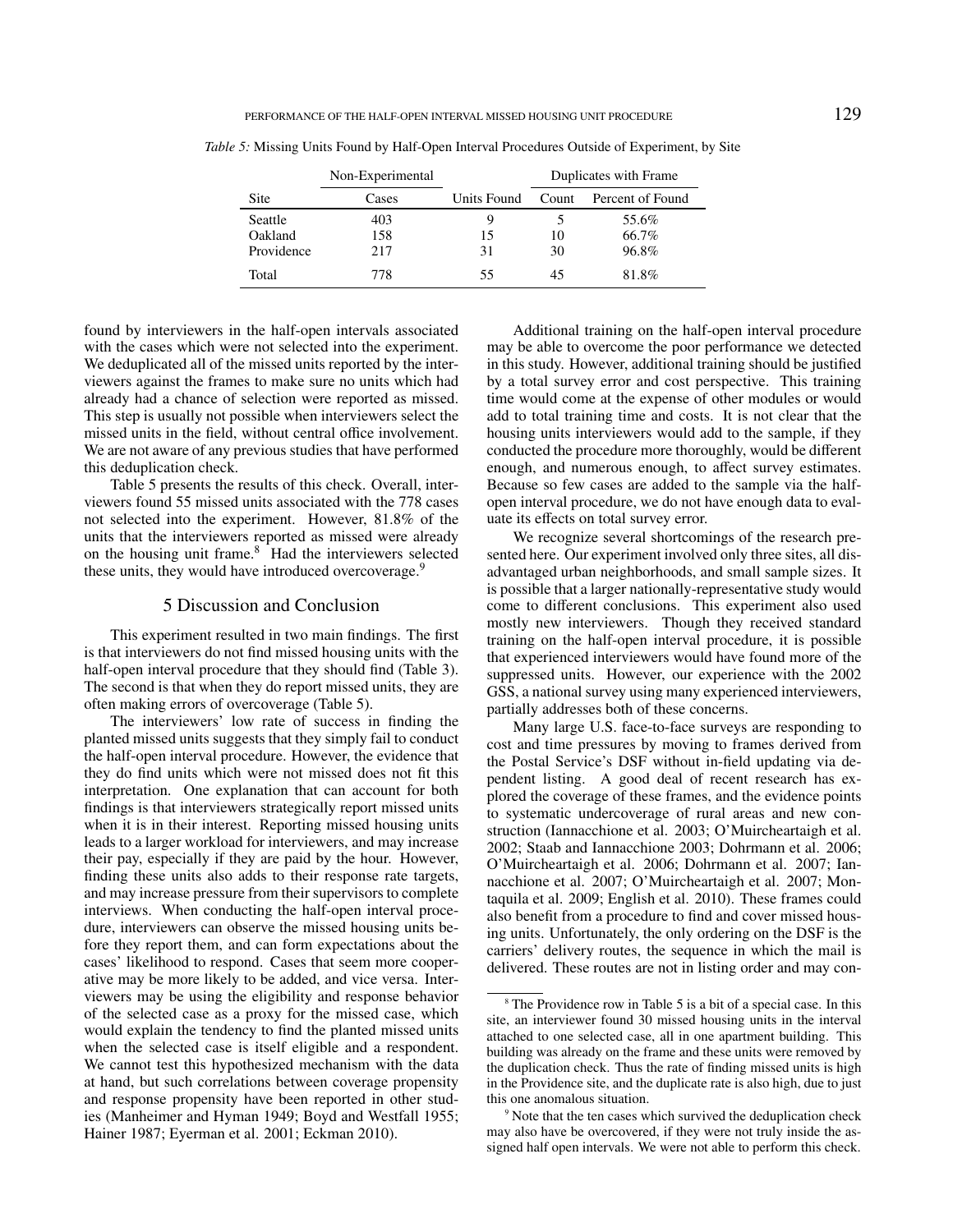tain discontinuities. McMichael et al. (2008) discusses practical difficulties in implementing a half-open interval procedure in the field with a DSF-based frame. Given the errors of overcoverage and undercoverage we detected in this study using well-ordered frames, we are not optimistic about the use of the half-open procedure with DSF frames.

We do not find the performance of the half-open interval procedure satisfactory. Its failure to repair undercoverage is one problem, but its introduction of overcoverage is another serious concern. We recommend that surveys not use the procedure unless working from a frame with a good deal of undercoverage which is believed to lead to undercoverage bias. In such cases, surveys should incentivize interviewers to find missed units, perhaps by planting missed units that interviewers can be expected to find. We also strongly recommend that any use of the half-open procedure include a deduplication step, such as the one we used here, to prevent interviewers from adding units to the sample that are already on the frame and had a chance of selection. These two steps add to the complexity of the half-open interval procedure, but should address the concerns raised in this study.

### Acknowledgements

We thank Catherine Haggerty of the National Opinion Research Center, Project Director for the Making Connections survey, for her support in running this experiment. Ned English and Michael Latterner assisted in carrying out this experiment and digging up the relevant data files. Frauke Kreuter, Jörg Drechsler, and Antje Kirchner provided valuable feedback on early drafts. Yuliya Kosyakova created the figures.

### References

- Boyd, H. W., & Westfall, R. (1955). Interviewers as a Source of Error in Surveys. *Journal of Marketing*, *19*(4), 311-324.
- Childers, D. R. (1992). *The 1990 Housing Unit Coverage Study.* In Proceedings of the Section on Survey Research Methods, American Statistical Association.
- Deming, W. (1960). *Sample Design in Business Research*. New York: John Wiley and Sons.
- Dohrmann, S., Han, D., & Mohadjer, L. (2006). *Residential Address Lists vs. Traditional Listing: Enumerating Households and Group Quarters.* In Proceedings of the Section on Survey Research Methods, American Statistical Association, pp. 2959- 2964.
- Dohrmann, S., Han, D., & Mohadjer, L. (2007). *Improving Coverage of Residential Address Lists in Multistage Area Samples.* In Proceedings of the Section on Survey Research Methods, American Statistical Association, pp. 3219-3226.
- Eckman, S. (2010). *Errors in Housing Unit Listing and Their Effects on Survey Estimates.* Ph. D. thesis, University of Maryland.
- Eckman, S., & English, N. (Forthcoming). *Creating Housing Unit Frames from Address Databases: Geocoding Precision and Net Coverage Rates.* Field Methods.
- Eckman, S., & Kreuter, F. (2011). Confirmation Bias in Housing Unit Listing. *Public Opinion Quarterly*, *75*(2), 139-150.
- English, N., O'Muircheartaigh, C., Dekker, K., & Fiorio, L. (2010). *Qualities of Coverage: Who is Included or Excluded by Defini-*

*tions of Frame Composition?* In Proceedings of the Section on Survey Research Methods, American Statistical Association.

- Eyerman, J., Odom, D., & Chromy, J. (2001). *Impact of Computerized Screening on Selection Probabilities and Response Rates in the 1999 NHSDA.* In Proceedings of the Section on Survey Research Methods, American Statistical Association.
- Groves, R. M. (1989). *Survey Errors and Survey Costs*. New York: John Wiley and Sons.
- Hainer, P. (1987). *A Brief and Qualitative Anthropological Study Exploring the Reasons for Census Coverage Error Among Low Income Black Households.* In Report prepared under contract with the Census Bureau.
- Harter, R., Eckman, S., English, N., & O'Muircheartaigh, C. (2010). Applied Sampling for Large-Scale Multi-Stage Area Probability Designs. In P. V. Marsden & J. Wright (Eds.), *Handbook of Survey Research* (Second ed., pp. 169–197). Bingley: Emerald.
- Heeringa, S. G., & Connor, J. H. (1995). *Technical Description of the Health and Retirement Survey Sample Design.* Technical report, Sampling Section Institute for Social Research University of Michigan.
- Iannacchione, V., Morton, K., McMichael, J., Cunningham, D., Cajka, J., & Chromy, J. (2007). *Comparing the Coverage of a Household Sampling Frame Based on Mailing Addresses to a Frame Based on Field Enumeration.* In Proceedings of the Section on Survey Research Methods, American Statistical Association, pp. 3323-3332.
- Iannacchione, V. G., Staab, J. M., & Redden, D. T. (2003). Evaluating the Use of Residential Mailing Addresses in a Metropolitan Household Survey. *Public Opinion Quarterly*, *67*(2), 202-210.
- Kish, L. (1965). *Survey Sampling*. New York: John Wiley and Sons.
- Lepkowski, J. M., Mosher, W. D., Davis, K., Groves, R. M., & Hoewyk, J. V. (2010). The 2006-2010 National Survey of Family Growth: Sample Design and Analysis of a Continuous Survey. *Vital Health Statistics*, *2*(150).
- Manheimer, D., & Hyman, H. (1949). Interviewer Performance in Area Sampling. *Public Opinion Quarterly*, *13*(1), 83-92.
- McMichael, J. P., Ridenhour, J. L., & Shook-Sa, B. E. (2008). *A Robust Procedure to Supplement the Coverage of Address-Based Sampling Frames for Household Surveys.* In Proceedings of the Section on Survey Research Methods, American Statistical Association.
- Montaquila, J., Hsu, V., Brick, J. M., English, N., & O'Muircheartaigh, C. (2009). *A Comparative Evaluation of Traditional Listing vs. Address-Based Sampling Frames: Matching with Field Investigation of Discrepancies.* In Proceedings of the Survey Research Methods Section, American Statistical Association.
- Morton, K. B., Hunter, S. R., Chromy, J. R., & Martin, P. C. (2006). *Population Coverage in the National Survey of Drug Use and Health.* In Proceedings of the Section on Survey Research Methods, American Statistical Association, pp. 3441-3446.
- O'Muircheartaigh, C., Eckman, S., & Weiss, C. (2002). *Traditional and Enhanced Field Listing for Probability Sampling.* In Proceedings of the Section on Survey Research Methods, American Statistical Association, pp. 2563-2567.
- O'Muircheartaigh, C., English, N., & Eckman, S. (2007). *Predicting the Relative Quality of Alternative Sampling Frames.* In Proceedings of the Section on Survey Research Methods, American Statistical Association, pp. 3239-3248.
- O'Muircheartaigh, C., English, N., Eckman, S., Upchurch, H., Garcia, E., & Lepkowski, J. (2006). *Validating a Sampling Revolu-*